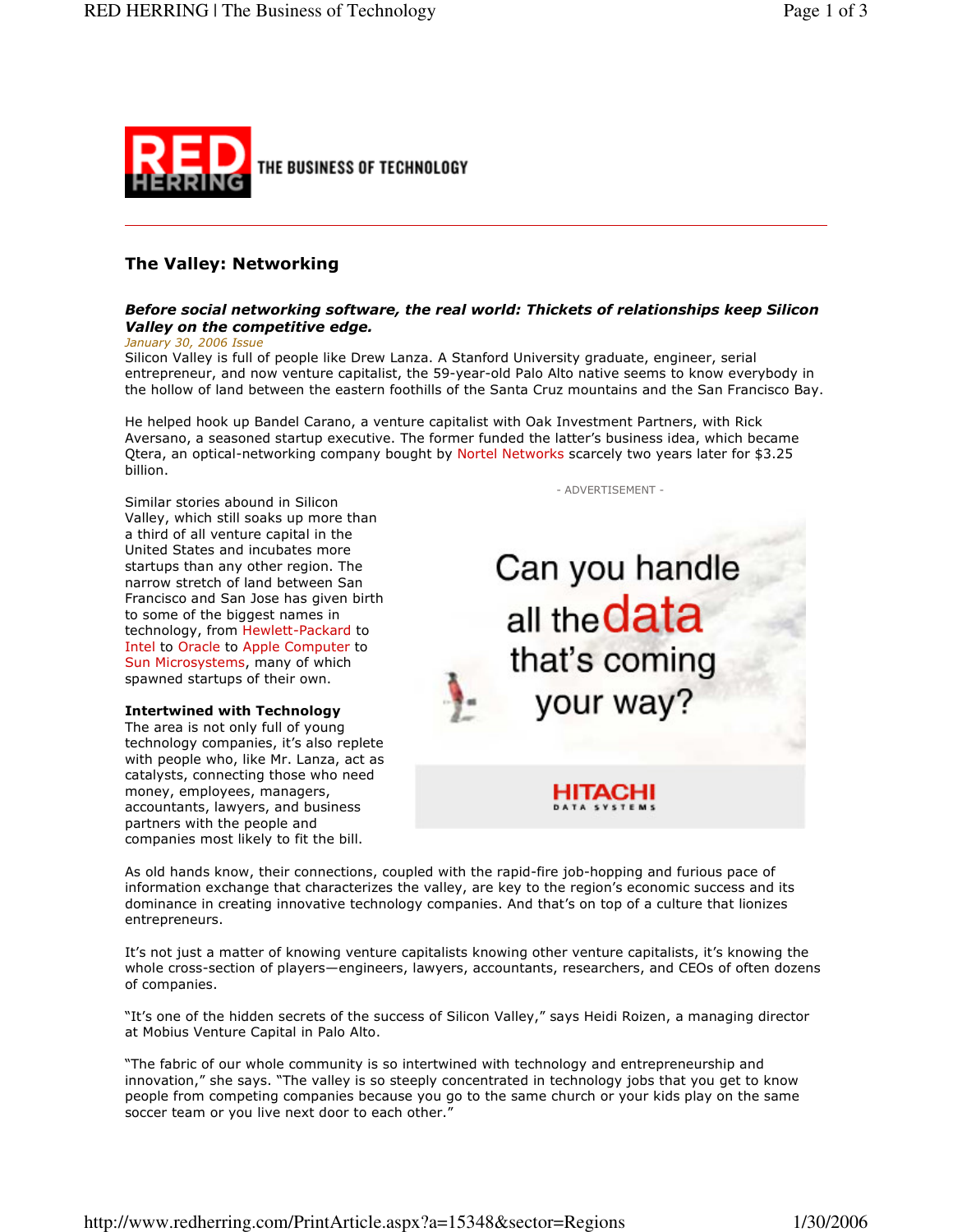Mr. Lanza, for instance, grew up down the street from Bill Edwards, one of the Valley's earliest venture capitalists, and Tim Draper, who became a third-generation VC in 1985 when he started his own firm 27 years after his grandfather founded the first VC firm on the West Coast.

"I always lived within three miles of Stanford," says Mr. Lanza, a partner at Menlo Park-based Morgenthaler Ventures. "I can specifically relate a couple of times when deals have been a combination of someone from the technology arena and someone I knew in high school."

#### **The Alumni Advantage**

Some of the most economically relevant ties in the region are those forged by technophiles who worked together at the same company.

Example: PayPal co-founder Max Levchin, who left the online-payments company after it went public and then was sold to eBay in 2002, formed his own business incubator, MRL Ventures, which has already sparked at least three startups. He runs one, an online photo-sharing service called Slide, and another, online networking and reviews site Yelp, is run by former PayPal engineering vice president Jeremy Stoppelman (See Q&A: Jeremy Stoppelman).

"It's become quite a strong alumni network," says Mr. Stoppelman, who notes that Mr. Levchin himself provided the company's initial financing as well as introductions to venture capitalists before Wellesley, Massachusetts-based Bessemer Venture Partners invested \$5 million in November.

Mr. Stoppelman got help hiring engineers and preparing his venture-funding proposal from Keith Rabois, another former PayPal employee who is now an executive at social-networking site LinkedIn. He also used his connections from PayPal days with LinkedIn CEO Reid Hoffman and newly minted venture capitalist Peter Thiel to cement relationships with venture capitalists.

"The better connected you are in the valley's social network the easier it is to get things done," says Mr. Stoppelman.

That's one reason so many startups accept venture funding. CafePress, a Foster City, California-based online marketplace for customized products such as T-shirts and coffee mugs, was already profitable in early 2005 when Sequoia Capital made an investment, according to vice president of product development Mehdi Maghsoodnia.

But more important than the money was having partner Doug Leone on the firm's board, he says. "When we want to approach a potential business partner, the first thing we do is ask our board members," says Mr. Maghsoodnia, explaining how introductions are arranged.

As CafePress grew, executives needed advice on designing a data processing system for larger volumes of orders. Another Sequoia partner provided just the introduction they needed. That was to online shoe retailer Zappos.com, which willingly shared its expertise, according to Mr. Maghsoodnia.

### **Fostering Entrepreneurial Experimentation**

Venture capital firms often become crucial nodes between companies, since many of their partners have worked at technology companies, and have not only the technical and operating expertise to grasp what pioneering startups are doing and where they fit in the marketplace, but also the relationships with other engineers and programmers and executives who can be useful to their portfolio companies, according to academic researchers.

"The advantage of the kinds of networks [Silicon Valley] has and the overlay between industrial and legal and venture capital and university networks, where all those networks feed into one anotherthat's fairly unique," says Mark Granovetter, a Stanford sociologist spearheading a research project aimed at tracking and mapping the relationships between key players in Silicon Valley. "Regions that don't have all this reciprocity back and forth find it difficult to stay at the cutting edge.'

Many other regions—including the Boston area, Silicon Valley's biggest U.S. competitor—are dominated by "insular, secretive, inward-looking firms, universities, banks, and research institutions that hinder the social networking and open information exchange that support multiple entrepreneurial experiments in Silicon Valley," says AnnaLee Saxenian, a professor at the University of California, Berkeley, and author of Regional Advantage, an examination of the differences between Boston and Silicon Valley.